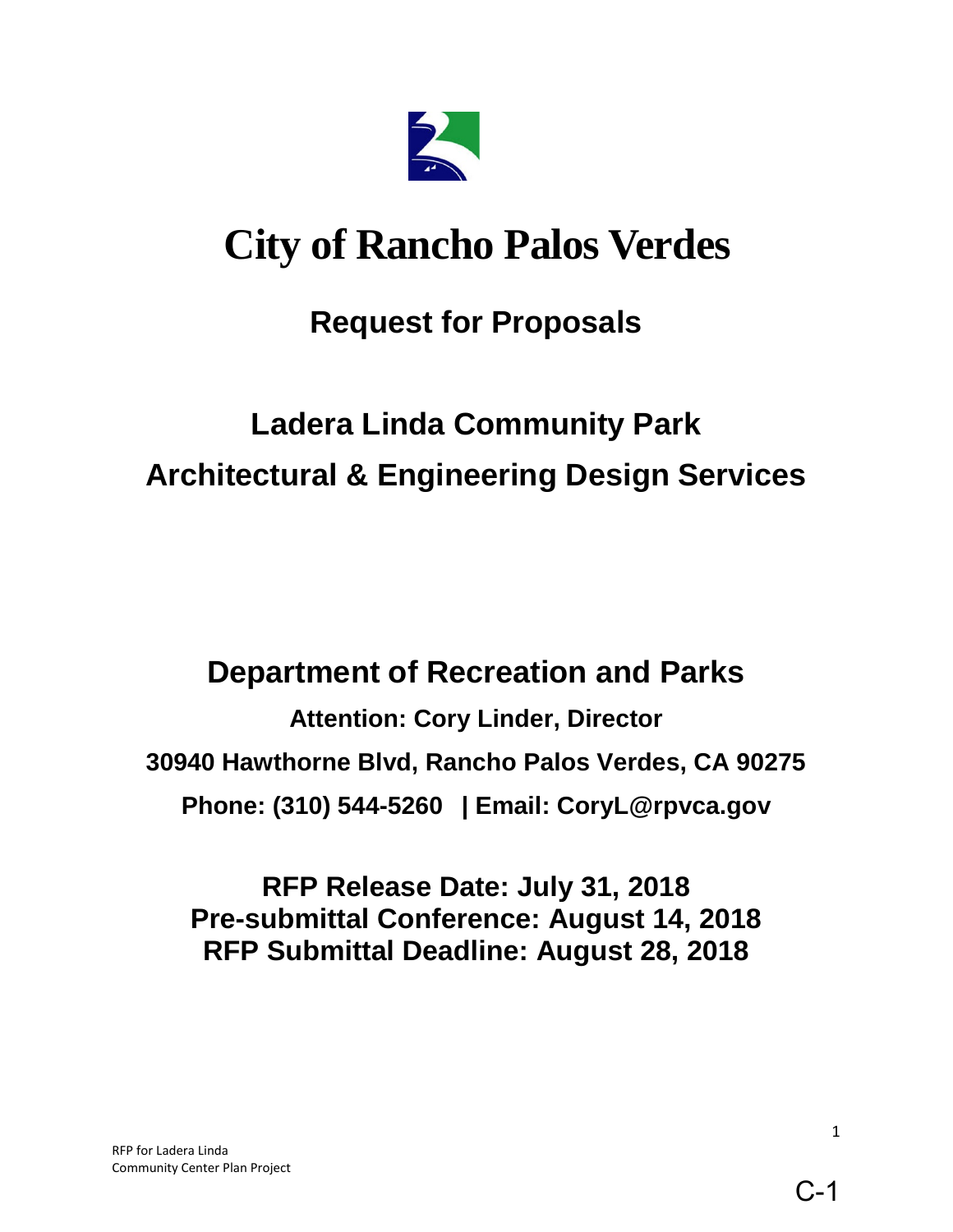# **CITY OF RANCHO PALOS VERDES REQUEST FOR PROPOSALS LADERA LINDA COMMUNITY PARK MASTER PLAN**

# **PHASE 1**

**The City of Rancho Palos Verdes is requesting qualifications and proposals from qualified professionals to provide design services related to the Ladera Linda Park Project. The RFP process will be bifurcated. In Phase One, the City seeks to determine which firms best meet the City's criteria, and will select one or more qualified proposers.** 

# **PHASE 2**

**In Phase Two, the City will request pricing proposals from the qualified proposers and will award the contract to the firm whose strategic approach and pricing package best fit the City's needs.**

**All correspondence and questions regarding this RFP should be directed to:** 

Cory Linder, Director of Recreation and Parks Rancho Palos Verdes Recreation and Parks 30940 Hawthorne Boulevard Rancho Palos Verdes, CA 90275 [Coryl@rpvca.gov](mailto:Coryl@rpvca.gov) 

**To be considered for this project, submit five hard (5) copies and one thumb drive of the proposal to:**

> **City of Rancho Palos Verdes Department of Recreation and Parks, 30940 Hawthorne Blvd., Rancho Palos Verdes, CA 90275, (310) 544-5260 By 5:00PM, on August 28, 2018**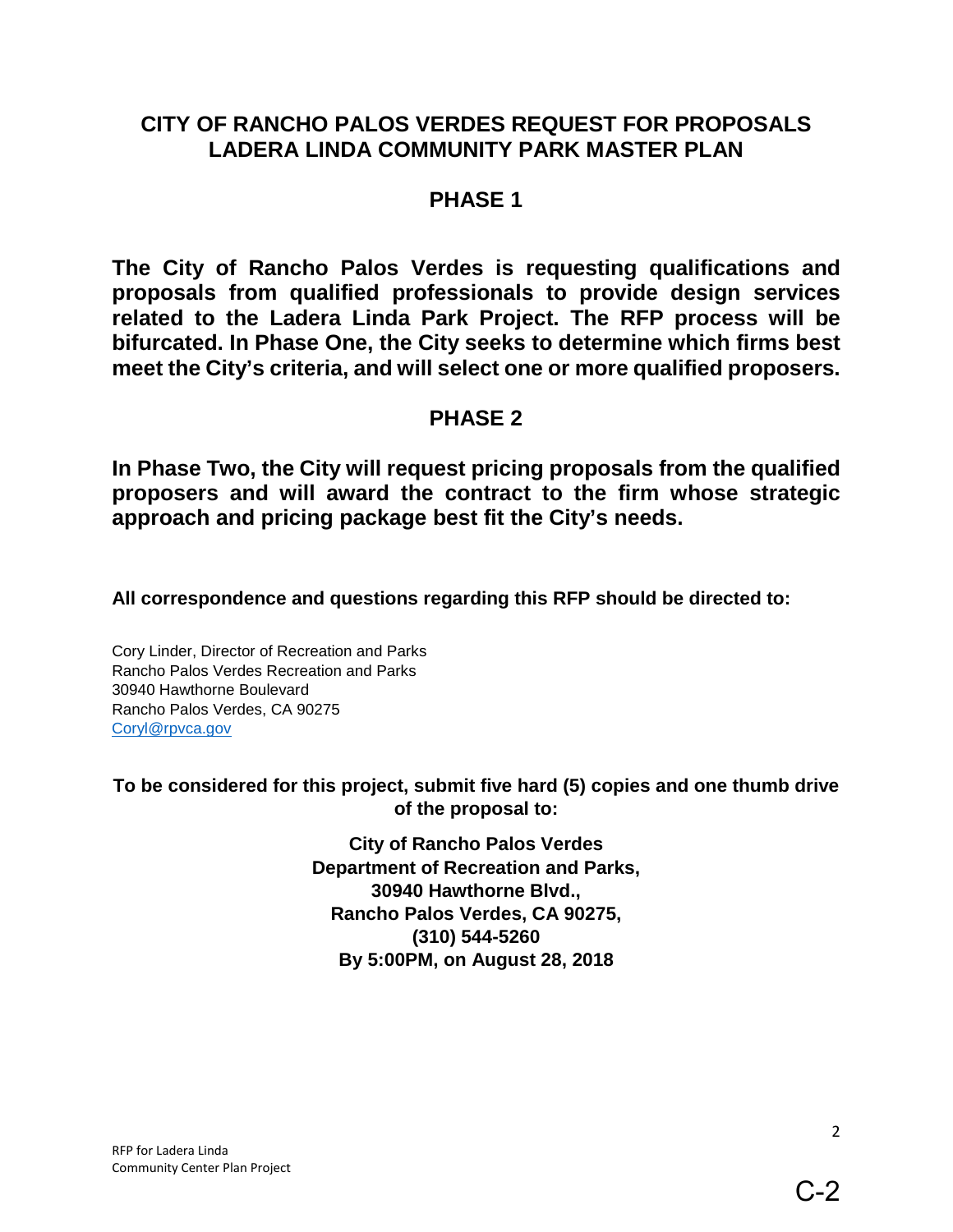# **TABLE OF CONTENTS**

| ı.    | <b>Introduction</b>                      | Page | 4  |
|-------|------------------------------------------|------|----|
| II.   | <b>Project Objective</b>                 | Page | 4  |
| III.  | <b>Background</b>                        | Page | 5  |
| IV.   | <b>Statement of Work</b>                 | Page | 8  |
| V.    | <b>Project Schedule</b>                  | Page | 12 |
| VI.   | <b>Statement of Qualifications</b>       | Page | 13 |
| VII.  | <b>Submission Format</b>                 | Page | 14 |
| VIII. | <b>Evaluations and Selection Process</b> | Page | 17 |
| IX.   | <b>Price Quote</b>                       | Page | 18 |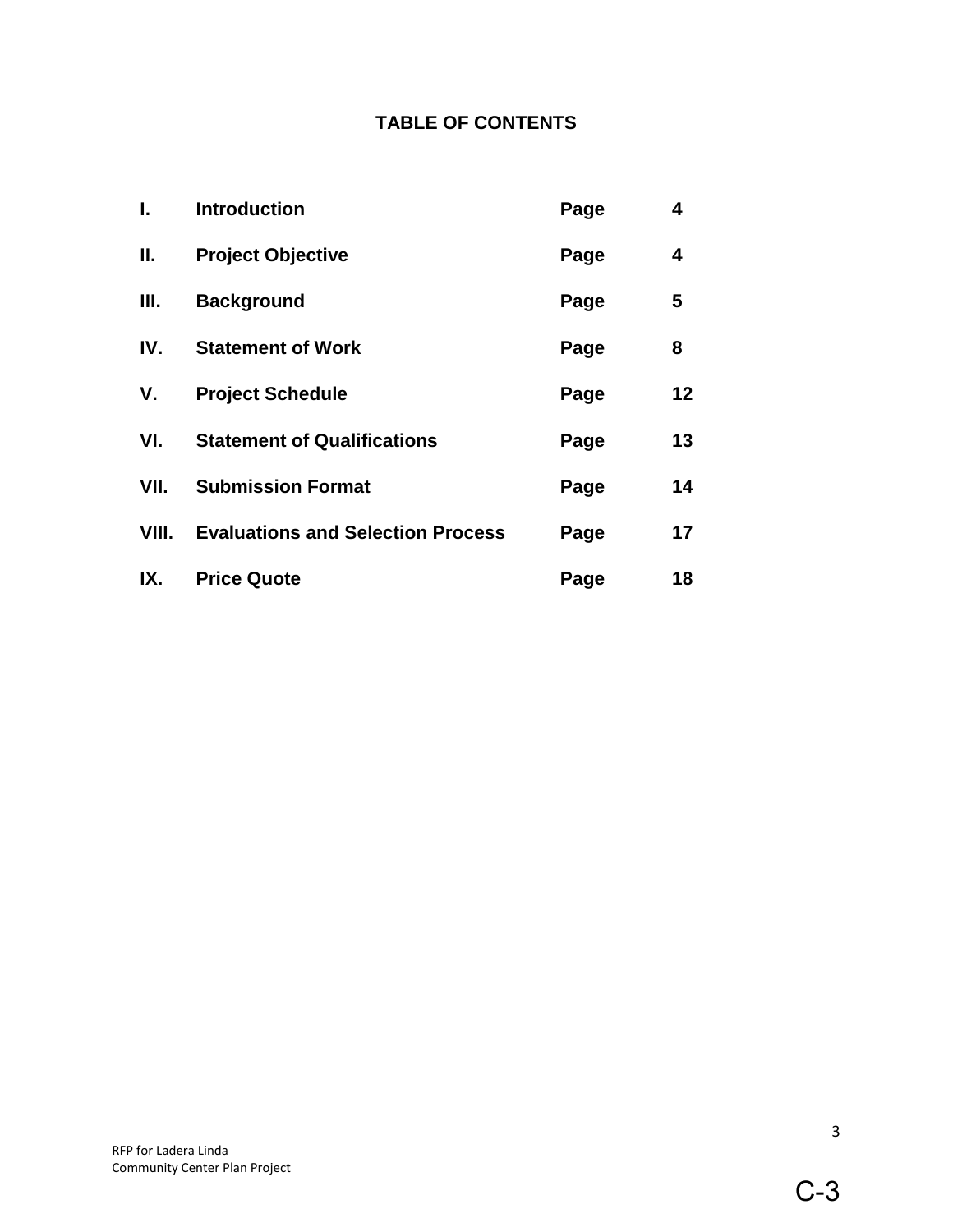#### **I. INTRODUCTION**

The City of Rancho Palos Verdes is a scenic, upscale, residential coastal community, with a population of approximately 42,000, located on the Palos Verdes Peninsula of southwestern Los Angeles County.

The City of Rancho Palos Verdes is a contract city, meaning that some services are provided by contract with agencies (both public and private) and some services are delivered by the City's own employees.

**City Government**: Rancho Palos Verdes is a General Law City and has operated under the Council-Manager form of government since its incorporation in 1973. Policy-making and legislative authority are vested in the governing City Council, which consists of five Council Members, including the Mayor and Mayor Pro-Tem. The City is fiscally sound and functions on an annual budget cycle.

# **II. PROJECT OBJECTIVE**

Ladera Linda Park is an 11 acre park located in Rancho Palos Verdes, California with a physical address of 32201 Forrestal Drive, Rancho Palos Verdes, CA 90275. Details and history of the project may be viewed at [http://www.rpvca.gov/982/Ladera-Linda-Park-](http://www.rpvca.gov/982/Ladera-Linda-Park-Master-Plan)[Master-Plan,](http://www.rpvca.gov/982/Ladera-Linda-Park-Master-Plan) summarized below.

The Project is divided into two distinct phases.

PHASE 1: The first phase consists of refining and developing the existing approved conceptual Master Plan to a final schematic design.. This phase will be presented to the City Council for review and approval.

PHASE 2: The second phase consists of the development of Plans, Specifications, and Estimates (PS&E) that incorporate revisions made by the City council.

The City is seeking proposals that incorporate both Phase 1 and Phase 2 into one consolidated proposal. The successful firm will provide Architectural and Engineering Design Services for the City's Ladera Linda Park Project. The City is particularly looking for proposals with innovative and cost saving project approaches, and that clearly delineate the tasks in Phase 1 and Phase 2.

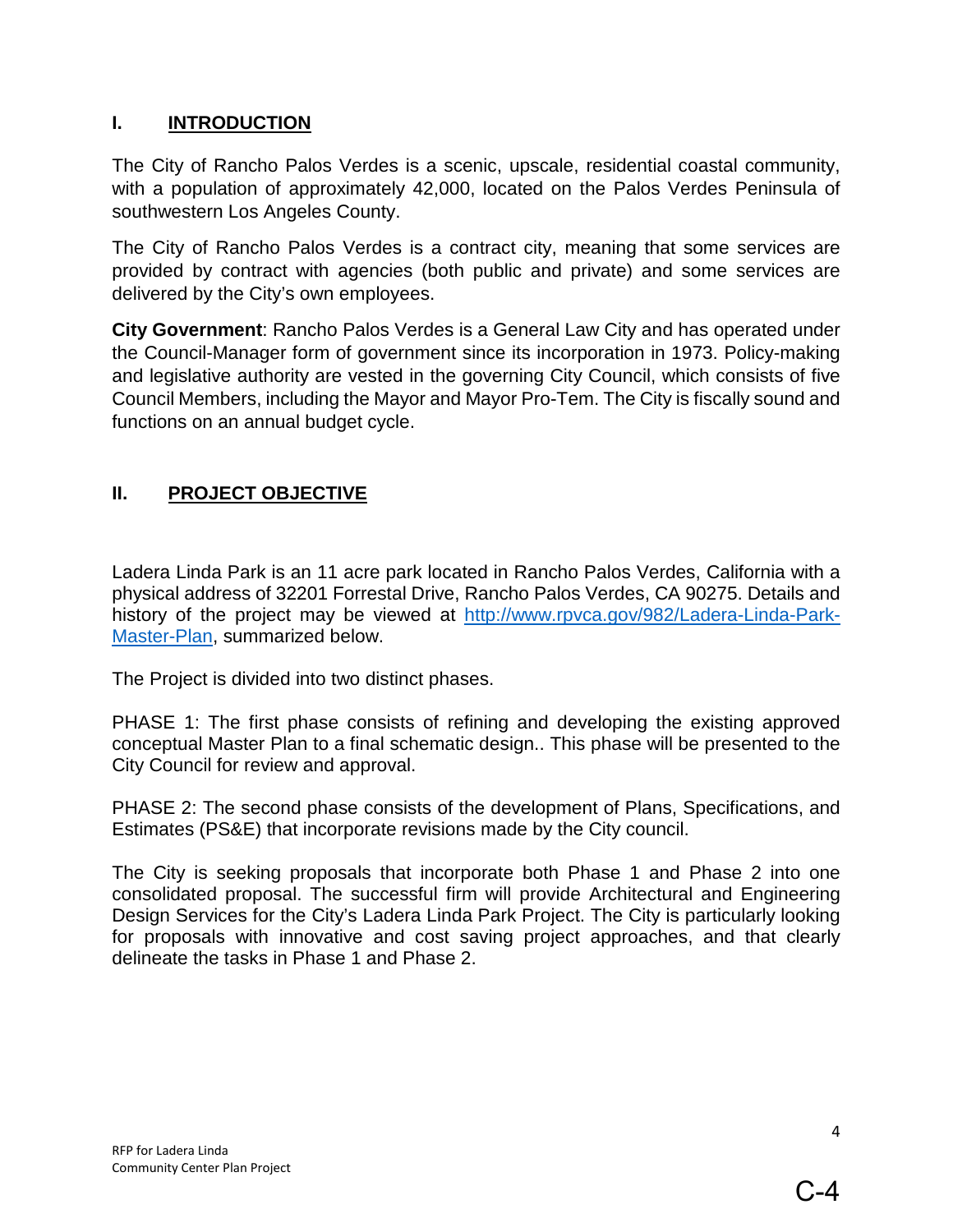#### **III BACKGROUND: LADERA LINDA MASTER PLAN**

The City of Rancho Palos Verdes Department of Recreation and Parks provides park programs and special events which are funded by the General Fund and revenue from fees and rentals.

This former elementary school site's amenities include a parking lot, restrooms, paddle tennis courts, tot lot, playground and basketball court. Ladera Linda is also the home of the Discovery Room, which features static exhibits of local flora, fauna, and historic information. Staff and volunteers provide educational programs on-site for a large variety of school, youth, and other groups as well as conduct docent-led hikes in the surrounding hills and Forrestal Property. This location also has a multipurpose room and classroom available for rental for meetings and private parties, providing excellent views of the cliff face, hillsides, coastline, and ocean.

The City completed an overall Parks Master Plan in 2015 for the entire park system and the recommendation for Ladera Linda was to demolish the current buildings and structures and design and build a community park/center with a similar square footage footprint to the existing facilities.

The City hired Richard Fisher Associates (RFA) to conduct public outreach and generate a conceptual plan for the park and building. Following extensive public outreach, the City Council approved a conceptual plan for Ladera Linda on March 20, 2018. The approved conceptual design includes the following components:

- Community Center (approximately 8,900 Square Feet)
- Outdoor basketball courts (1 full court/1 half court)
- Children playground areas (Ages 2-5 and 5-12)
- Parking and associated safety lighting
- Outdoor butterfly garden
- Turf areas
- Extensive Landscaping
- Walking trails
- Paddle Tennis Courts (existing)
- Separate storage building
- Drinking fountains, benches, picnic tables and other park amenities
- Trees for shade
- Perimeter fencing
- Two parking areas (59 total parking spaces)
- Walkways
- Park signs

The proposed community building includes the following components and approximate size. Below that is the conceptual building diagram showing the location of each corresponding component,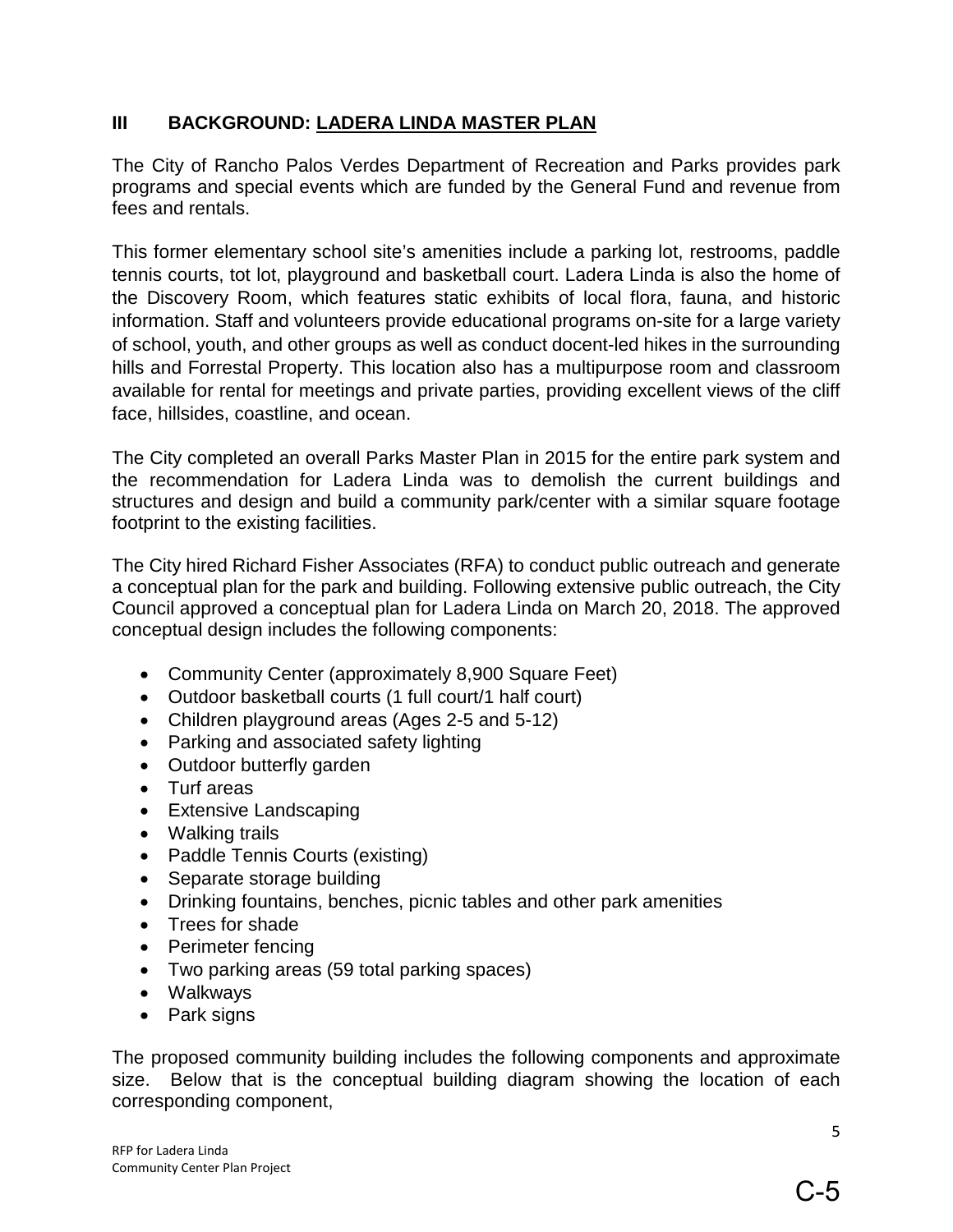| <b>LADERA LINDA PARK COMMUNITY BUILDING</b>   |                                      |         |  |  |  |  |
|-----------------------------------------------|--------------------------------------|---------|--|--|--|--|
| ROOM NO.                                      | <b>ROOM DESCRIPTION</b>              | SQ. FT. |  |  |  |  |
| 1                                             | Classroom #2                         |         |  |  |  |  |
| $\overline{2}$                                | Classroom #1                         | 792     |  |  |  |  |
| 3                                             | <b>Utility Rm</b>                    | 138     |  |  |  |  |
| 4                                             | Storage #1                           | 120     |  |  |  |  |
| 5                                             | IT Rm                                | 105     |  |  |  |  |
| 6                                             | Discovery Rm                         | 1,020   |  |  |  |  |
| 7                                             | Work Rm                              | 270     |  |  |  |  |
| 8                                             | Office #1                            | 170     |  |  |  |  |
| 9                                             | Lobby / Gallery                      | 1558    |  |  |  |  |
| 10                                            | Staff                                | 212     |  |  |  |  |
| 11                                            | Office #2                            | 138     |  |  |  |  |
| 12                                            | Storage #2                           | 73      |  |  |  |  |
| 13                                            | Internally-accessed Restrooms        | 495     |  |  |  |  |
| 14                                            | Multipurpose Rm #1                   | 837     |  |  |  |  |
| 15                                            | <b>Staging Area</b>                  | 261     |  |  |  |  |
| 16                                            | Janitorial                           | 46      |  |  |  |  |
| 17                                            | Storage #3                           | 240     |  |  |  |  |
| 18                                            | Storage #4                           | 295     |  |  |  |  |
| 19                                            | Multipurpose Rm #2                   | 929     |  |  |  |  |
| 20                                            | <b>Externally-accessed Restrooms</b> | 320     |  |  |  |  |
|                                               | <b>Total Community Bldg SF:</b>      | 8,900   |  |  |  |  |
| The above SF amounts do NOT include any walls |                                      |         |  |  |  |  |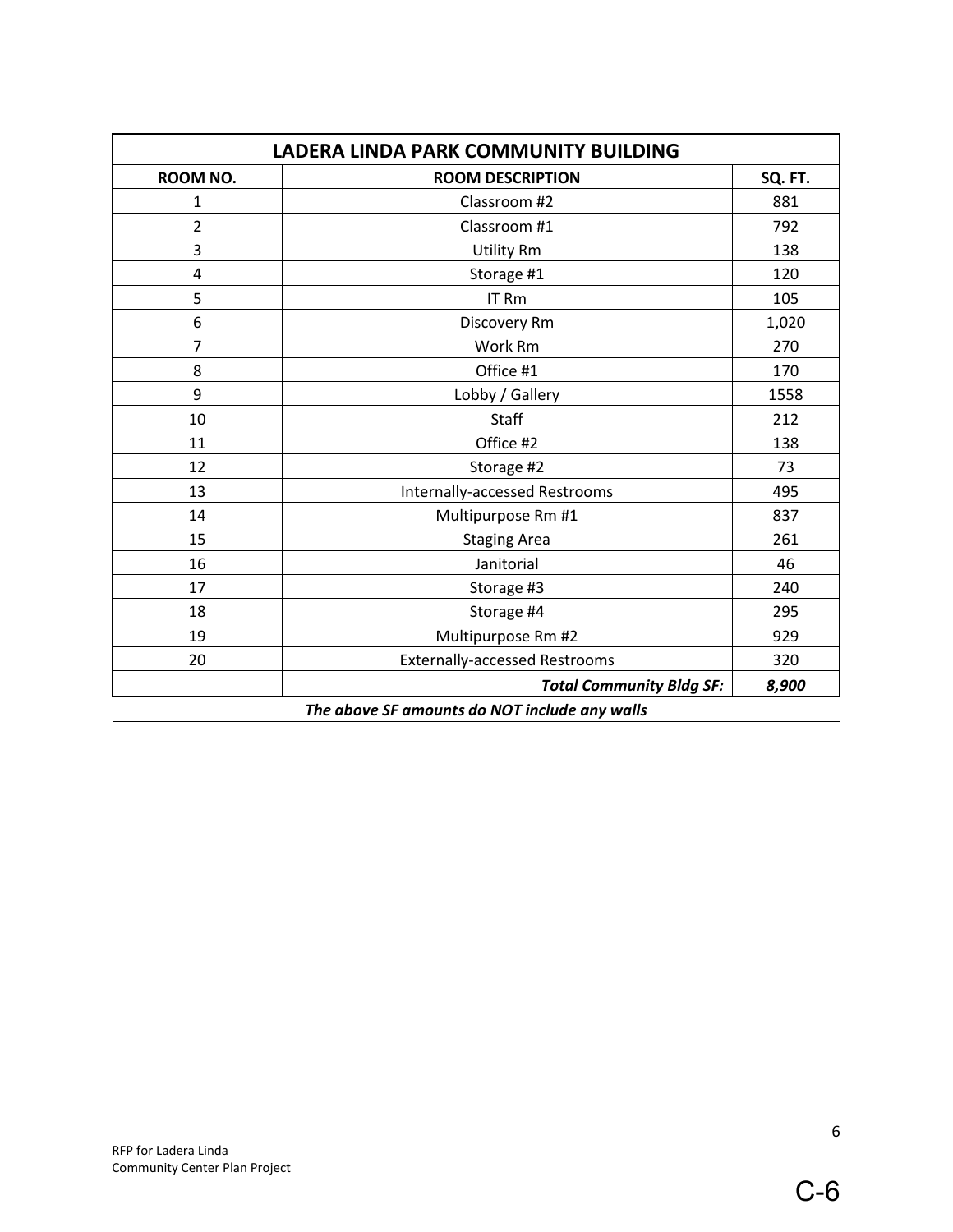

City Council provided the following direction to Staff when the conceptual plan was approved on March 20, 2018:

- 1. Consider reducing the size of the Discovery Room.
- 2. Consider increasing the size of the Multi-Purpose Room by a like amount.
- 3. Remove the dry stream bed element.

The proposed building should be within 3% of 8,900 square, plus or minus.

The approved conceptual plan called for the removal of the existing 5 buildings, and the removal of almost all current landscaping with the exception of certain designated trees. Improvements include replacing all existing utilities with new laterals to the new facilities, including gas and water supply lines, sized appropriately to accommodate the needs of the new building(s); underground electrical service; and replacing the sewer lateral to the mainline as needed. The intent is to have a balanced site grading operation to include installation of onsite drains to convey site runoff to the existing drain system.

Security considerations, noise, parking and view impacts were focal issues during the Master Plan process. These considerations included the following:

- Landscape design that enhances surveillance
- Appropriate lighting to eliminate blind spots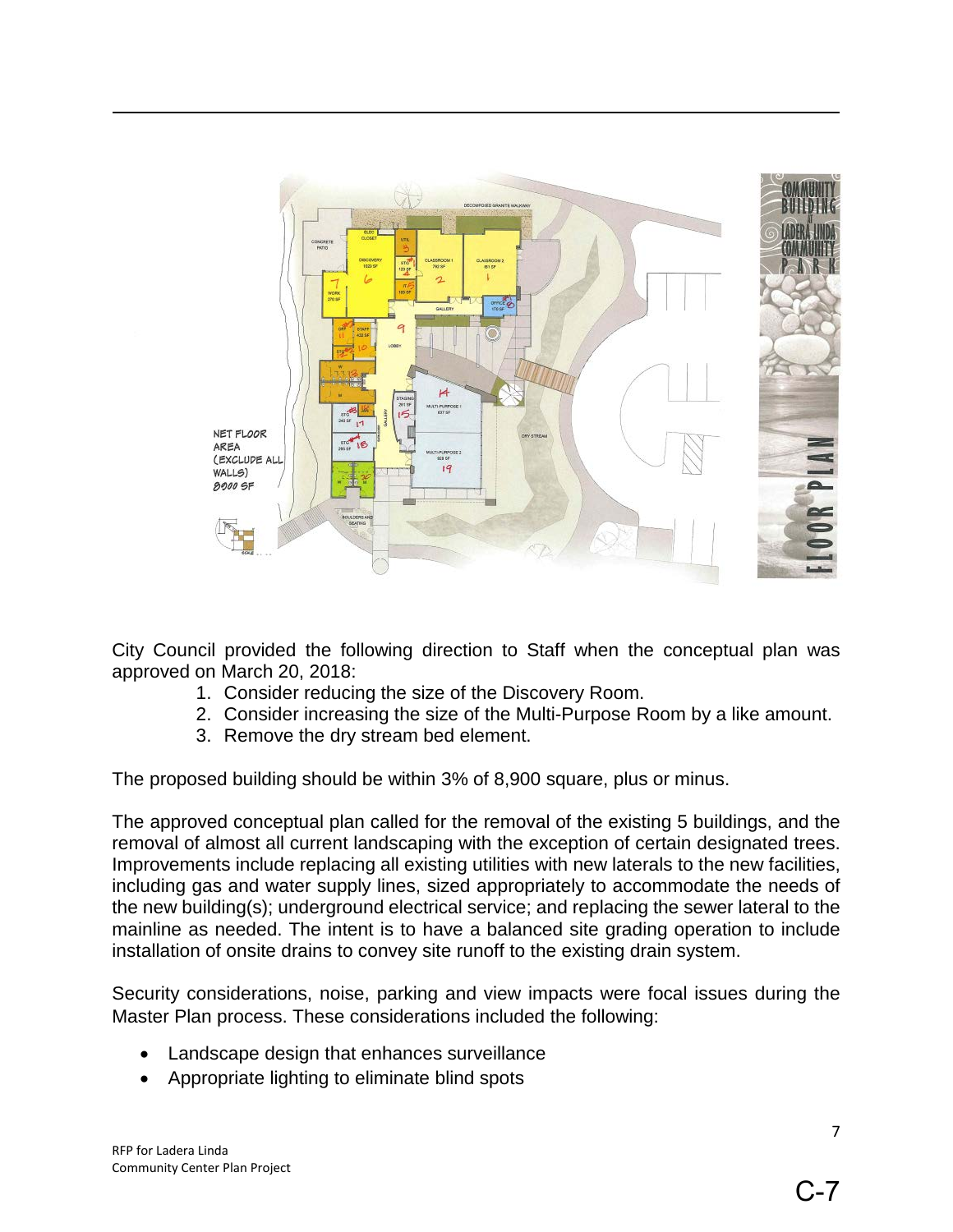- Use of motion sensor lights, building shutters and security cameras where appropriate
- Use of clearly identifiable entry points
- Alignment of building structure and outside features to naturally direct people to established reception areas
- Use of appropriate low landscaping and ground cover to discourage undesired access and direct park users to appropriate access points
- Use of appropriate, open fencing to both control access and enhance sightlines
- Well designed and defined pedestrian circulation
- Locate park elements such as courts, picnic tables, and children play areas in prominent locations to attract appropriate users and make inappropriate users more visible
- Sufficient and well-designed lighted parking areas

# **IV. STATEMENT OF WORK**

The project's scope is divided into two phases as mentioned in the Project Description.

PHASE 1: The first phase consists of refining and developing the existing approved conceptual Master Plan to a final schematic design. This phase will be presented to the City Council for review and approval.

PHASE 2: The second phase consists of the development of fully-completed Project Plans, Specifications, and Estimates (PS&E) that incorporates revisions made by the City council..

The successful bidder will clearly delineate which tasks are to be completed during Phase 1 and which tasks are to be completed in Phase 2.

The successful proposer (hereafter, "Design Consultant") shall be required to perform the following work:

#### **Field Inventory**

The Design Consultant will conduct a field inventory to create the preliminary analysis Community meeting minutes, staff reports, site studies, a Phase One Environmental Site Assessment, conceptual plans, and other materials are available for review at [http://www.rpvca.gov/982/Ladera-Linda-Park-Master-Plan.](http://www.rpvca.gov/982/Ladera-Linda-Park-Master-Plan)

#### **Design Services**

- A. Project kick-off meeting.
	- Design Consultant will attend a kick-off meeting at the City. The agenda will be prepared by City staff and will include, but not be limited to the following: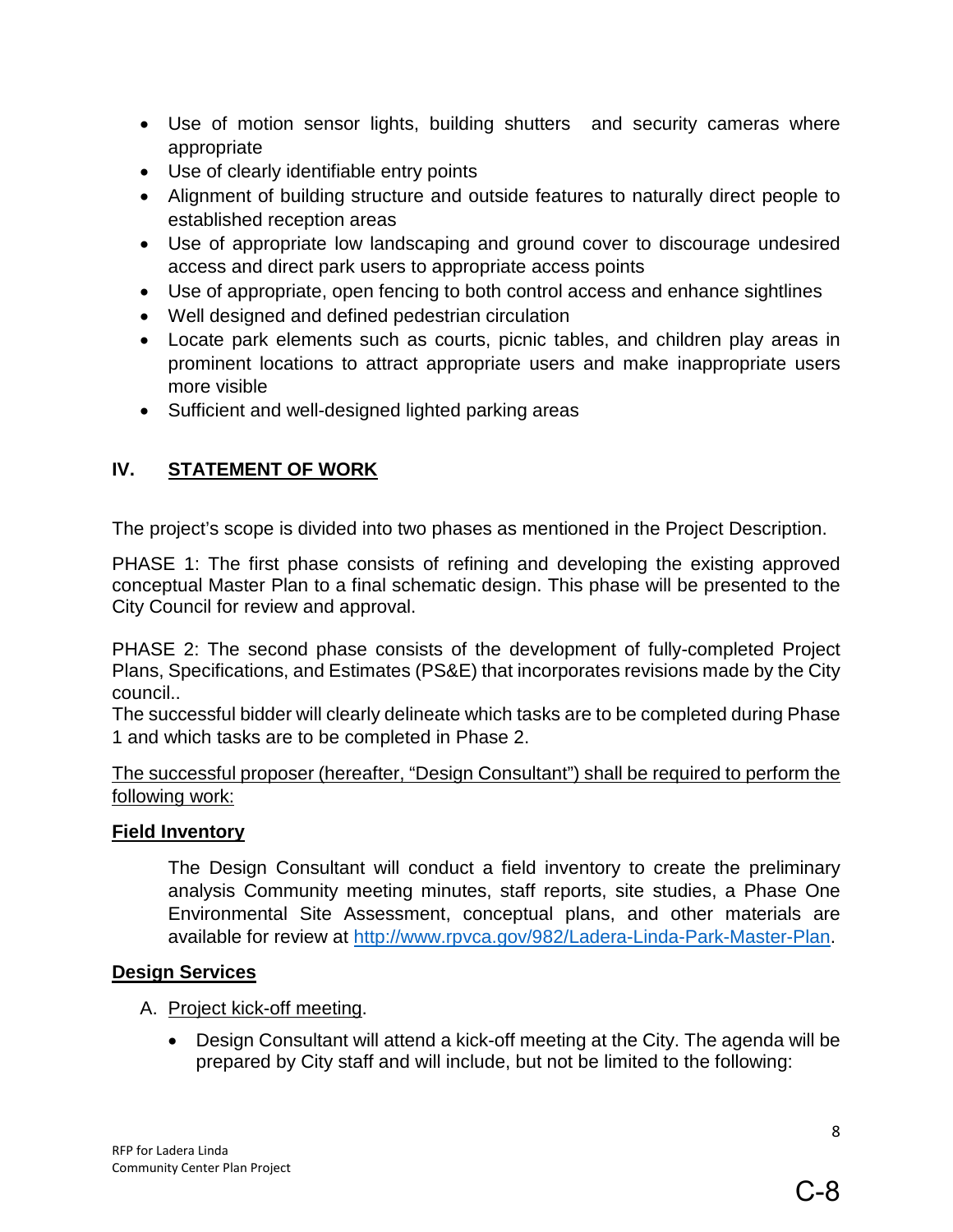- o Lines of communication between the City, Design Consultant, utility agencies and other agencies involved in the project.
- o Discuss the project requirements, scope of work, and schedule.
- Design Consultant shall prepare and distribute meeting minutes highlighting any action items.

#### B. Review existing records:

Proposal shall include time to review existing records, including but not limited to, the Ladera Linda Master Plan, street base maps, community meeting notes, conceptual plan notes, and tax assessor maps. These documents are on file with the Public Works Department.

#### C. Public Outreach/City Council Meetings:

Design Consultant must attend two public outreach meetings to discuss plans and receive feedback from surrounding community. Meetings shall be a minimum of 2 hours in length, and pricing must include travel to and from city hall, preparation time, and presentation materials.

Design Consultant must attend three City Council meetings. Meeting 1) A final schematic design will be presented to the City Council for their review and approval. Meeting 2) If needed, bring revised pre-construction design incorporating Council/Staff direction for further review. Meeting 3) Present 100% construction ready design to Council. Proposal pricing must include travel to and from city hall, preparation time, and presentation materials.

#### D. Utility Coordination:

Design Consultant will coordinate with the utility agencies throughout the design phase. If the proposed improvements interfere with existing utilities, consultant will arrange for potholing by the utility to accurately represent its location on the construction document. If required, Design Consultant will obtain any permit(s) that may be required for creation of construction documents for the Project, from any agency or utility company.

#### E. Prepare construction plans as follows:

Design Consultant will prepare Base Sheets utilizing the utility research data and existing park, irrigation, storm drain, sewer, and water main improvement plans. The base plans will be prepared at a 1"=20' scale.

Design Consultant shall prepare plans using the latest version of AutoCAD. Linestyles will be conventional. Text annotation will be stored in layers separate from the graphic elements. An AutoCAD file, layering, linestyle, and color specification will be provided to the City, if requested. Locations of any property lines, centerlines or rights of ways shown on the topography shall be shown graphically from specified data.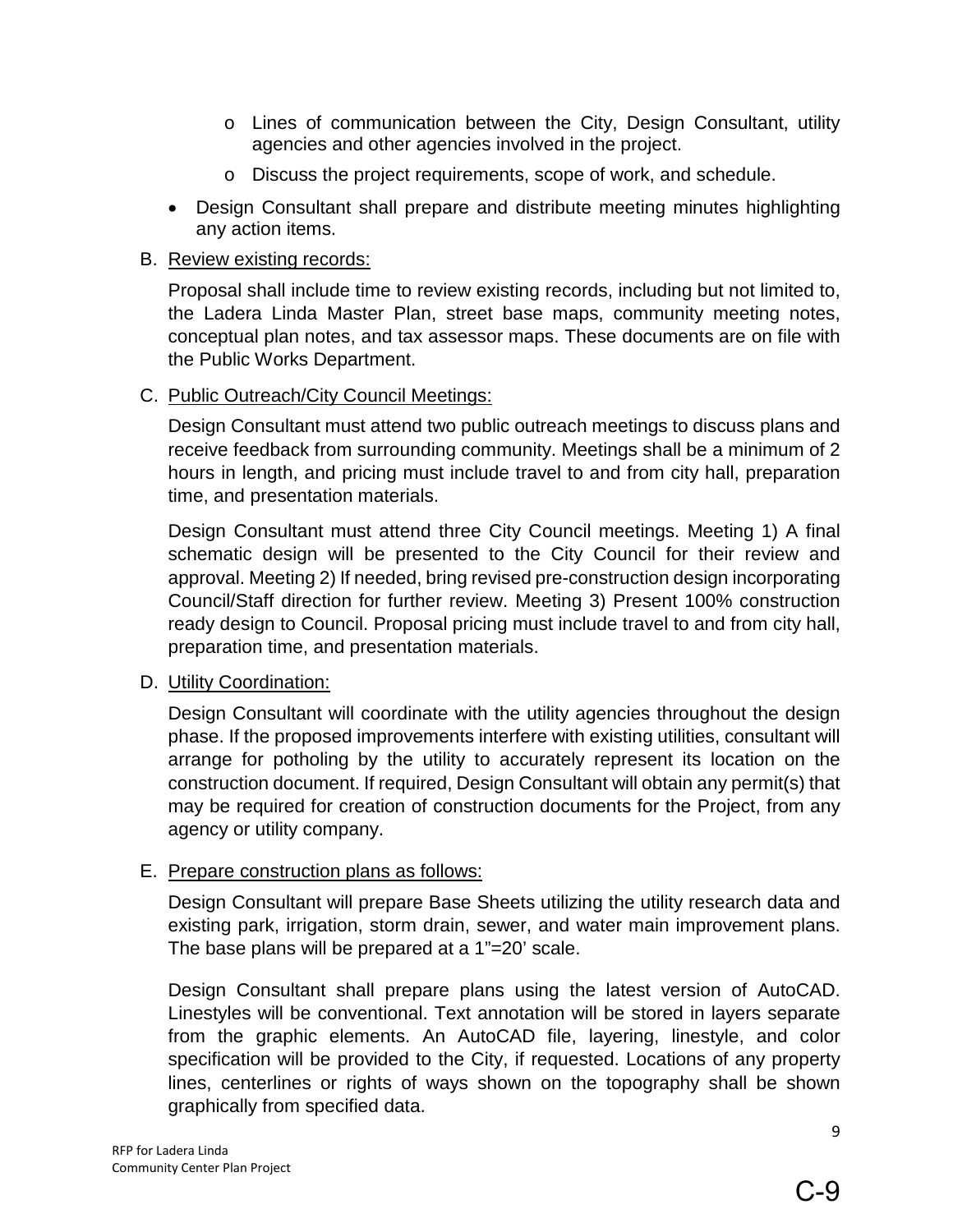All sheets are to be prepared at  $1" = 20'$  scale, with details as listed below, and as necessary to construct.

Plans for construction shall include the following details:

- Title Sheet
- Landscape/planting plan and details
- Hardscape plan and details
- Drainage plan and details
- Irrigation Plan and details
- Topographic Survey Sheet
- Grading Plan
- Electrical/Lighting plan with power source, wiring and trench details (if needed)
- Erosion Control Plan with details for BMP
- Locations where potential damage to tree roots as a result of performing repairs creates the need for tree to be assessed by an arborist
- Utilities manholes, water & gas valves, and other utility access facilities within the improvement limits.
- Playground equipment and layout
- Fencing/gates
- Park signage
- Park furniture, e.g. benches, picnic tables

Proposals shall include a per-sheet additive cost to accommodate any additional elements not included above as a project contingency.

All plans shall be delivered to the City in both printed and electronic formats. Electronic submittals shall include \*.pdf and \*.dwg files and shall be compatible with the City's GIS system.

#### F. Prepare Engineer's Estimate.

Consultant shall submit preliminary quantities and construction cost estimate at the 30%, 60%, 90% and final design submittals. Unit prices will be based upon the most current cost information for a recent, similar project. The final quantity/cost estimate will be based on the final construction plans and submitted with the 100% submittal. Cost estimates shall include a 5% contingency.

Note: The engineering design budget for this project is \$500,000. The consultant shall compare its estimated construction costs for the 30%, 60% and 90% submittal to the available budget. If the consultant's estimated costs exceed the available budget, the consultant shall inform the City and provide recommendations for costs reduction or adjustment.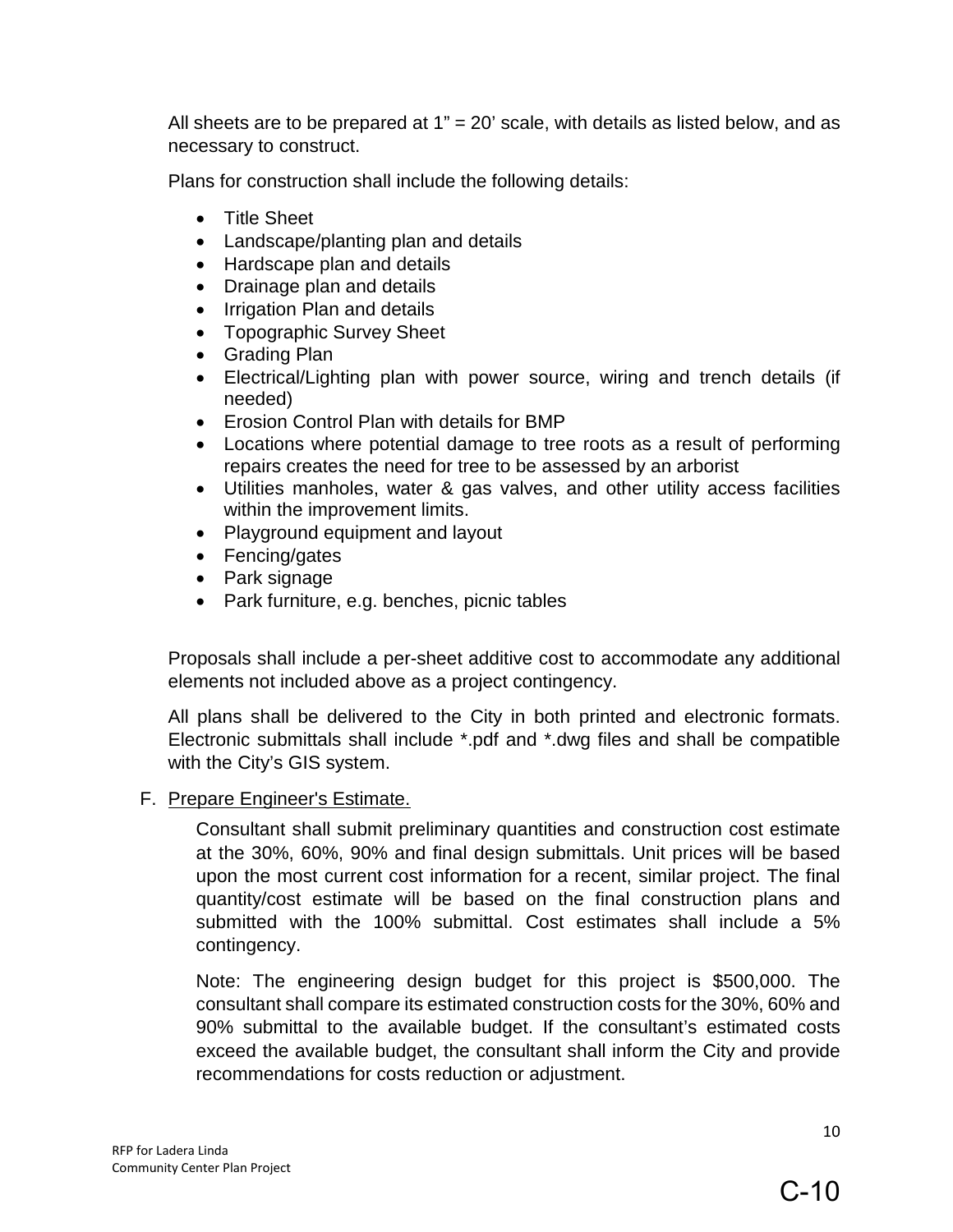#### G. Prepare technical specifications and applicable special provisions:

Specifications shall be delivered to the City both in printed format and electronically. All documents shall be prepared in Microsoft Word format. Any other computer generated documents, including plans and calculations, shall be submitted electronically in a format acceptable to the City of Rancho Palos Verdes (i.e. spreadsheets - Microsoft Excel and CAD drawings - AutoCAD).

Specifications for this project shall contain requirements of the contractor consistent with the provisions of the National Pollutant Discharge Elimination System (NPDES), the Clean Water Act, and the APWA Green Book.

H. Prepare Bid Document Package

City will provide consultant with the front end specification including the format for the Notice to bidders, table of contents, General Provisions, Special Provisions (consultant's project specific additional special provisions will be added to City's Special Provisions to make up the project Special Provisions), format for Bid section and Contract sections. Project Plan Sheets shall be referenced in the Bid Documents as an attachment. City will provide a hard copy of Bid Document Package as an example for Consultants use.

The complete Bid Document Package shall be provided to the City electronically as a pdf. Sections developed by the consultant shall be provided in MS Word and AutoCAD as appropriate.

#### I. Attend meetings and answer questions RFI:

Design Consultant will be required to attend meetings with City staff every four weeks during the design phase, as well as the pre-bid and pre-construction meetings. Consultant will be responsible to answer questions prospective bidders may have and respond to Requests For Information (RFI) during the bidding and construction phases of the project as appropriate.

#### J. Final Deliverables & As-Builts:

Prepare one set of reproducible plans for construction. At the end of the construction, prepare "As-Built" mylars and submit final drawings electronically in CAD & PDF formats at the close of the project

#### K. Estimated Construction Project Schedule:

Design Consultant shall create a general construction working day schedule.

#### L. Project Surveying:

Using a State of California licensed land surveyor (or CA registered civil engineer licensed prior to 1982), perform all surveying services needed for compliance with the Professional Land Surveyor's Act, including identification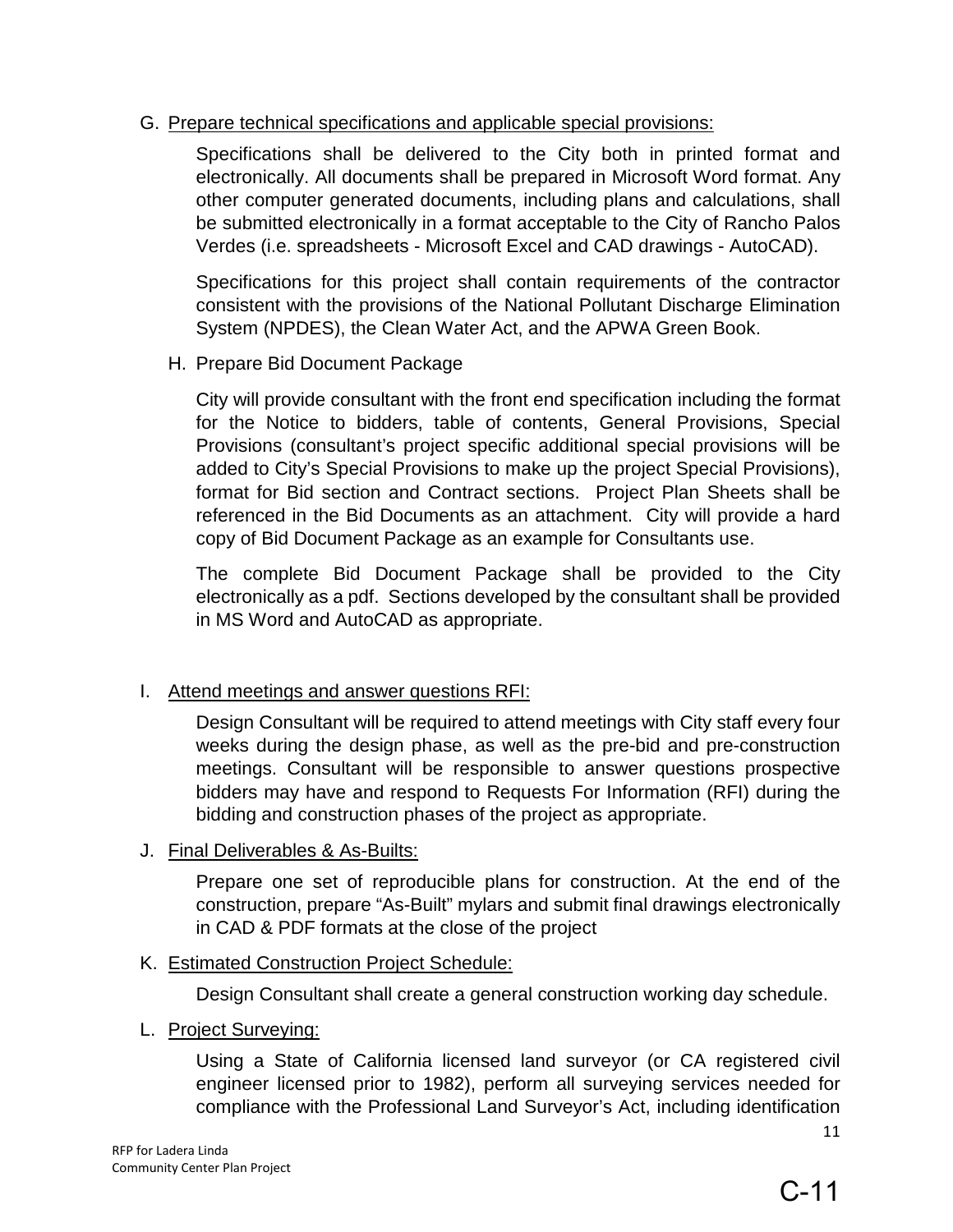of all survey monuments within the project area, restoring any survey monuments damaged or covered after project construction, and submitting all required documents with Los Angeles County for recordation.

#### M. Project Updates:

Throughout the entire project the City will require regular updates that the City can add to the Rancho Palos Verdes Recreation and Parks Department webpage. This will include but is not limited to project schedule, meeting minutes/notes, and chronology of events. Text shall be provided to City in a format that is easily uploaded to the City's website and shall include images along with the text. In your proposal, describe the frequency with which your firm will provide progress reports, communications, and updates; the City will require a minimum of monthly updates as well as updates after every public meeting/outreach event.

Travel time and expenses, clerical services, and materials to perform the scope of work shall be incorporated into the costs of the appropriate items.

# **V. PROJECT SCHEDULE**

#### A. RFP Schedule

The following is the anticipated schedule for the RFP process:

| <b>Request for Proposal Available</b> | July 31, 2018              |
|---------------------------------------|----------------------------|
| <b>Pre-Submittal Meeting</b>          | August 14, 2018 10am       |
| Proposals Due                         | August 28, 2018, 5:00 p.m. |
| <b>Shortlisting of Firms</b>          | September 4, 2018          |
| Firm Interviews (if necessary)        | September 11-12, 2018      |
| <b>Anticipated Notice of Award</b>    | September 17, 2018         |

Note: Firms are advised to plan accordingly for key team members to be available for interviews on September 11-12, 2018, if necessary.

#### B. Pre-Submittal Meeting:

The Rancho Palos Verdes Recreation and Parks Department will meet with interested firms at Ladera Linda Community Center located at 32201 Forrestal Drive, Rancho Palos Verdes, CA 90275 on **August 14, 2018 at 10am**. Attendance is highly encouraged but not mandatory. Questions in relation to this RFP may be submitted in writing by either email to [coryl@rpvca.gov,](mailto:coryl@rpvca.gov) fax to 310-544-5294, or mail to Cory Linder, Director of Recreation and Parks, 30940 Hawthorne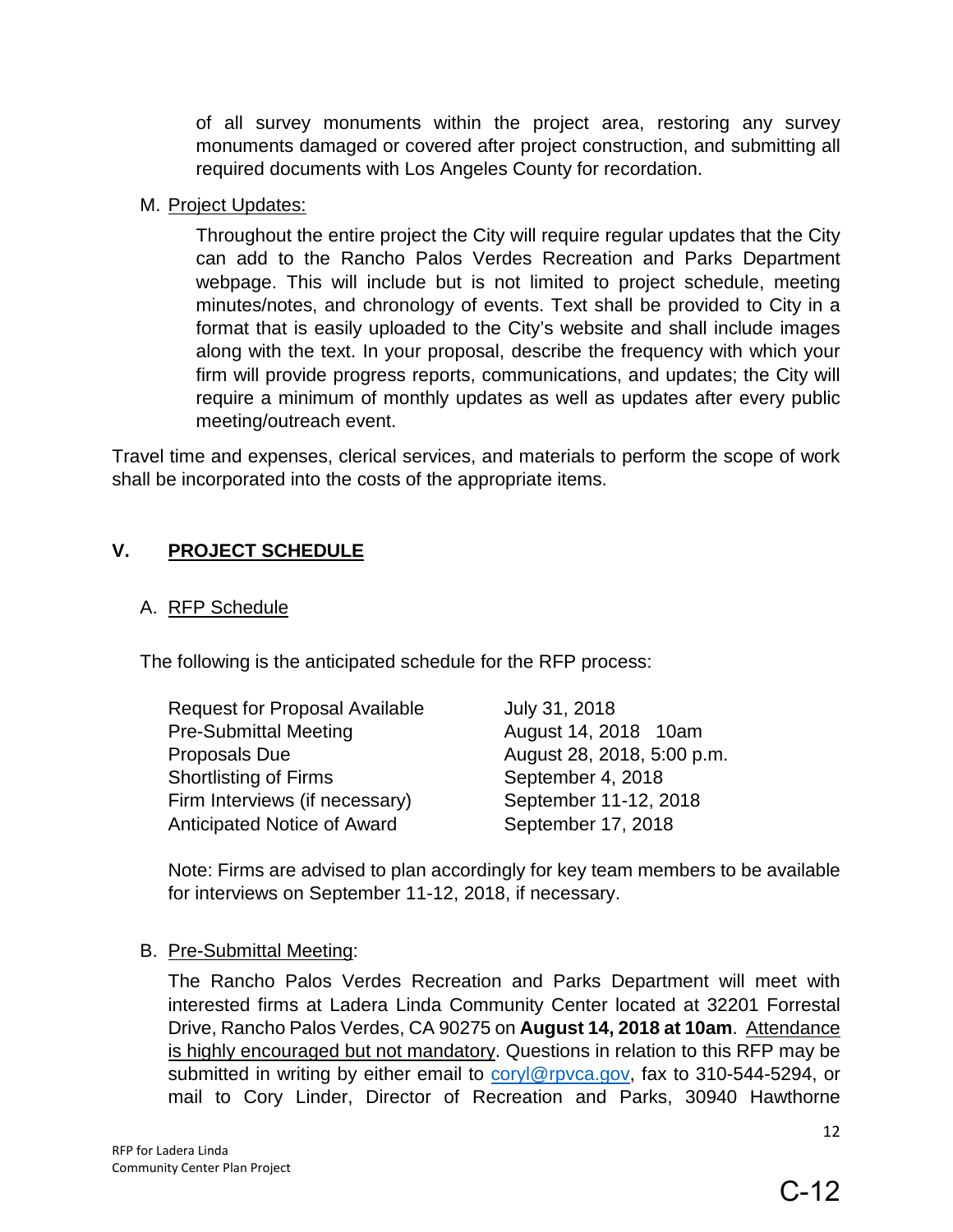Boulevard, Rancho Palos Verdes, CA 90275. Questions must be received no later than five (5) business days prior to the proposal due date. All attendance sign-in sheets, proposal questions and answers and proposal addenda, if issued, shall be posted on the RPV website.

C. Anticipated Project Schedule

Phase 1 (Final Schematic Design) Completed by Dec. 20, 2018

Phase 2 (Construction Design 100%) Completed by May 8, 2019

#### **Construction is anticipated to begin by summer 2019.**

Staff will review the proposed final design and conduct a constructability review on the plans submitted. Consultant is required to revise drawings and plans and specifications if the submitted draft does not conform with the City's needs and specifications.

Consultant is required to revise plans, specs and drawings in accordance with City Council direction following City Council meetings.

#### **VI. STATEMENT OF QUALIFICATIONS**

#### Project Team Qualifications:

The proposal should establish the proposed Project Team's education, experience, professional credentials, awards, and licensing status qualifications. It should include detailed information of each team member's responsibilities for the Project and indicate the number of years the individual has had this responsibility on similar projects. The statement of qualifications should include, at a minimum:

- Firm name and profile, contact person, address, telephone/fax numbers, and email addresses.
- Type of organization (individual, partnership, corporation), including names and contact information for all officers, and proof that the organization is currently in good standing.
- Present staff (size, classification, credentials).
- Project Team: Provide an organizational chart of the project team that clearly delineates communication and reporting relationships among the project staff and among the major sub consultants involved in the Project. Identify key personnel to perform work in the various tasks, and include major areas of subcontracted work. Indicate the expected contributions of each staff member in time as a percentage of the total effort.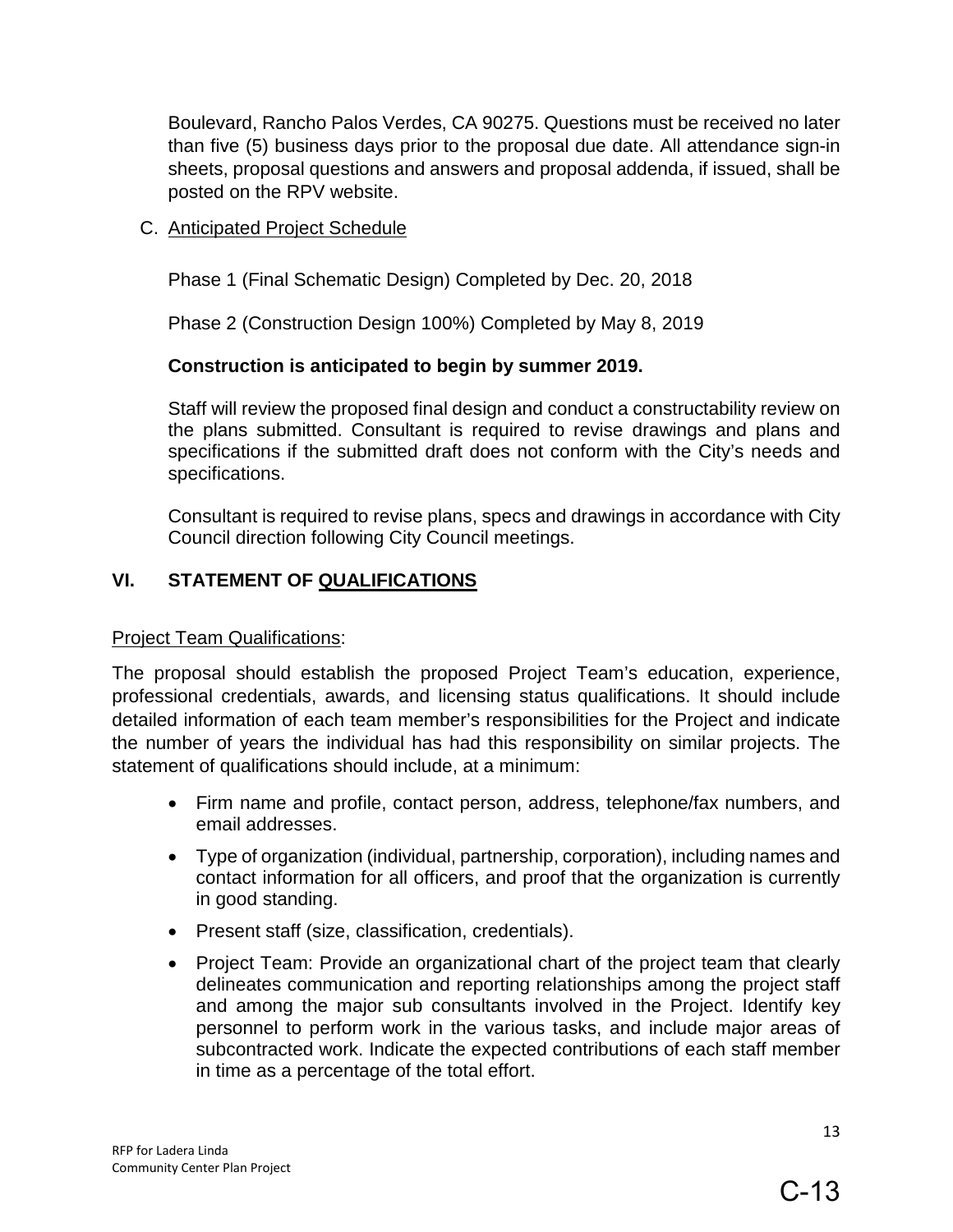- Project Team Qualifications: Establish the qualifications of the proposed Project Team in terms of education, experience, professional credentials, awards, and licensing status. Describe in detail each team member's responsibilities for the Project and indicate the number of years the individual has had this responsibility on similar projects.
- Experience: Demonstrate successful experience by showing technical competence and specialization in projects similar in scope and complexity to the proposed project indicated. All projects listed must be either in progress or have been completed within the last five years by the firm listed. Include completion (or anticipated completion) date. Include any previous experience with the City.
- References: List no less than three reference clients for who similar or comparable services have been performed. Include the name, mailing address and telephone number of their principal representative.
- Qualifications and experience of subcontractors.
- Describe familiarity with the City and state design and/or construction management/oversight procedures, using specific verifiable examples.
- Describe any agreement/contract disputes you've had in the last 5 years, and how they were resolved.

### **VII. SUBMISSION FORMAT**

#### A. Executive Summary

On the firm's letterhead, clearly articulate how services identified in the statement of work will be provided, including qualifications, experience, and references.

#### B. Statement of Qualifications

Include a statement to the effect that the proposed Project Team will be available to work on the Project in the roles specified within the proposed timeline and will not be reassigned, removed or replaced without the consent of the City.

# C. Work Plan

Utilizing the program elements and project objectives shown in the Statement of Work, provide a well-conceived work plan showing the methodology and approach to be used to successfully accomplish the Project. Indicate as part of the Work Plan the firm's capability to accomplish other current projects and this Project with its current work force.

# D. Quality Control

Provide an explanation of your quality and cost control philosophy, procedures and goals.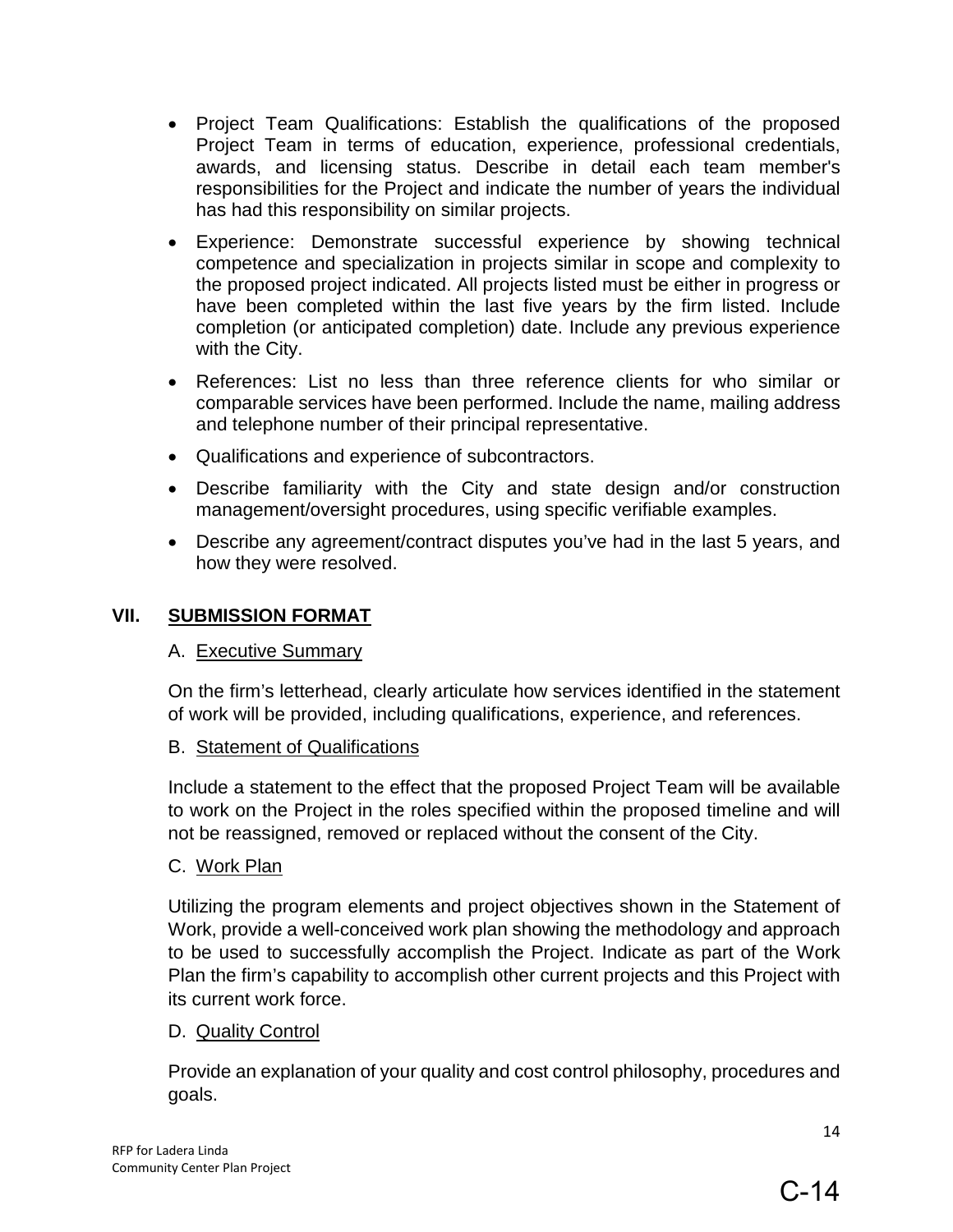#### E. Relationship with the City

It is expected that the firm selected will meet with City staff on an as-needed basis and attend several meetings in Rancho Palos Verdes. Describe how you would meet this criterion.

#### F. Submission Format

Proposals shall be submitted in an original electronic version on a thumb drive (Word, Excel) and a paper original with  $FIVE$  hard copies. The original and each copy shall include a tabbed index and page numbers. The original must be clearly marked and contain an original signature. Failure to clearly mark the original and provide an original signature may result in a proposal being found non-responsive and given no consideration.

#### G. Submission of Questions

All questions are to be submitted in writing to City of Rancho Palos Verdes Department of Recreation and Parks, 30940 Hawthorne Boulevard., Rancho Palos Verdes, CA 90275. Questions may also be submitted via fax to (310) 544-5292 or by Cory Linder, coryl@rpyca.gov. All questions must be received by August 23, 2018.

#### H. Submittal Deadline

Proposals must be received by the Department of Recreation and Parks, 30940 Hawthorne Blvd., Rancho Palos Verdes, CA 90275, phone number (310) 544- 5260, by the deadline indicated in this RFP.

#### I. 60 Day Hold

The City reserves the right to hold all proposals for a period of 60 days after the opening date and the right to accept a proposal not withdrawn before the scheduled proposal opening date.

#### J. Changes, Interpretations and Corrections

Any interpretation, correction or change of the RFP will be made by formal Addendum. Interpretations, corrections and changes of the RFP made in any other manner will not be binding, and a Respondent shall not rely upon such interpretations, corrections and changes.

#### K. Progress Payments

The City will make progress payments following an award of a Professional Services Contract by the City of Rancho Palos Verdes City Council and execution of the contract in accordance to material delivered and work completed as required in the contract.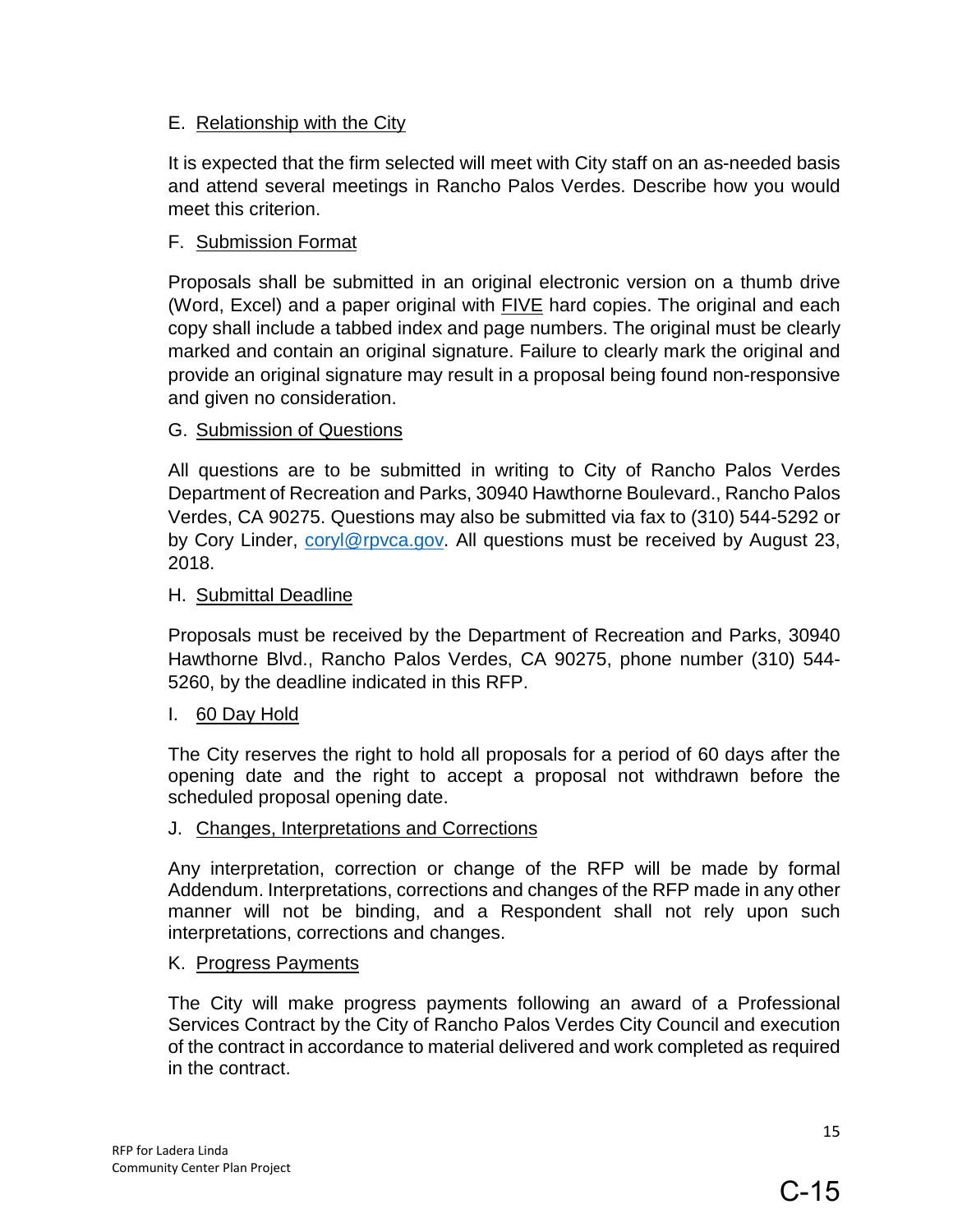#### L. Acceptance of Terms

Submission of a proposal shall constitute acknowledgment and acceptance of all terms and conditions hereinafter set forth in the RFP unless otherwise expressly stated in the proposal.

#### M. Financial Responsibility

The proposer understands and agrees that the City shall have no financial responsibility for any costs incurred by the proposer in responding to this RFP.

#### N. Proprietary Data

Proprietary data or trade secrets should be clearly identified as such in your proposal and provided in a separate, sealed envelope and clearly marked envelope.

#### O. Insurance Requirements

Proposers must provide evidence of the following insurance.

- Standard Worker's Compensation & Employers' Liability including Occupations Disease Coverage
	- o Statutory in conformance with the compensation laws of the State of California
- Comprehensive General Liability Insurance
	- o \$1,000,000 each occurrence
	- o \$2,000,000 aggregate
- Comprehensive Automobile
	- o \$1,000,000 each occurrence
	- o \$1,000,000 aggregate
- Professional Liability
	- o \$1,000,000 each occurrence
	- o \$2,000,000 aggregate

The successful proposer shall affect the insurance policies in a company or companies and in a form satisfactory to the City as a condition precedent of the execution of the contract. Before commencing any performance relating to this project, the successful proposer shall deliver, to the City Certificates of Insurance issued by the insurance company, and/or its duly authorized agents, demonstrating the required insurance coverage, and certifying that the policies stipulated above are in full force and effect. All policies and/or Certificates of Insurance shall include the City's officers, volunteers, and employees as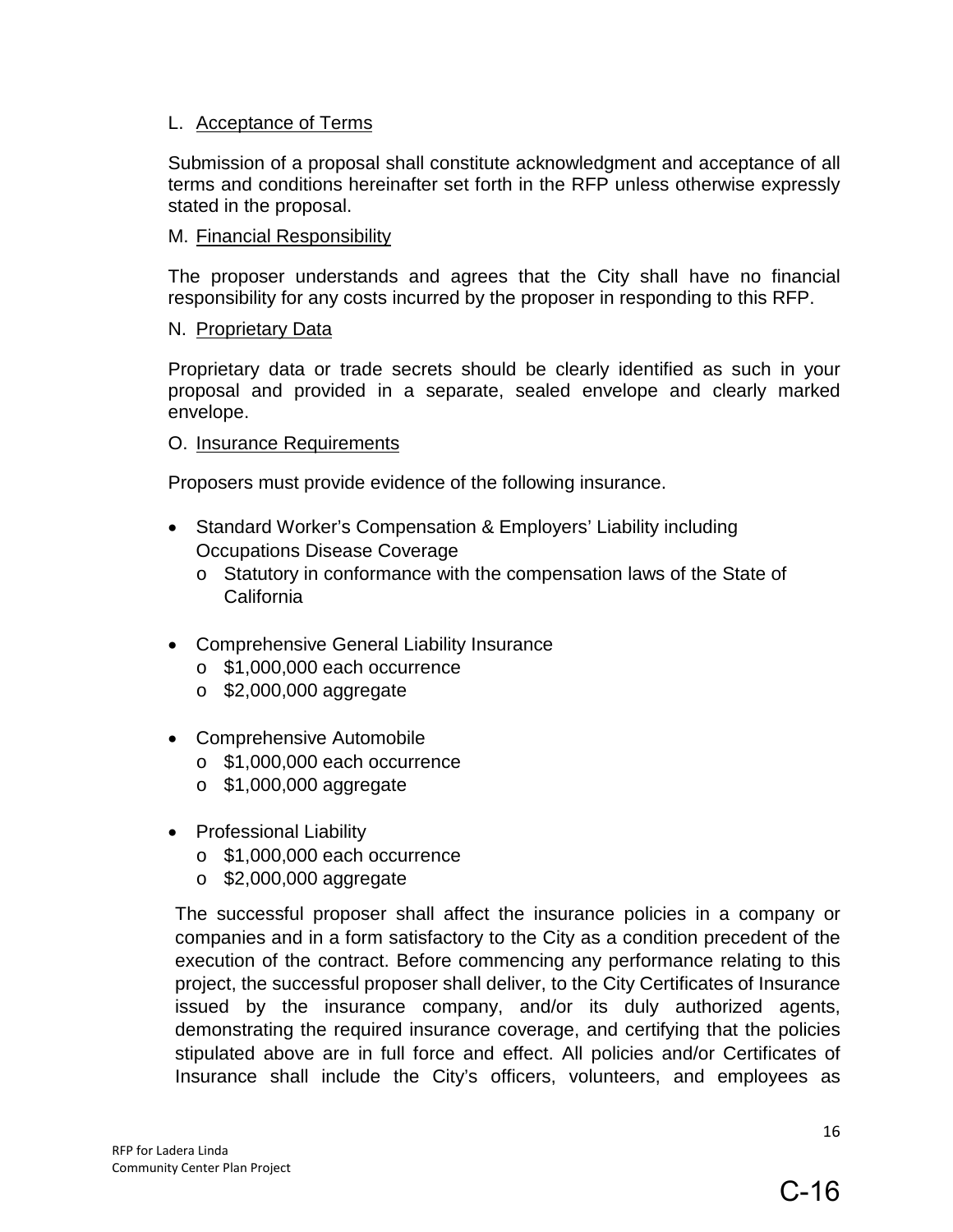additional named insured. Nothing herein shall be construed as a waiver of any of the protections to which the City may be entitled.

# **VIII. EVALUATION AND SELECTION PROCESS**

- A. Technical proposals received will be evaluated based on the following criteria:
	- 1. Experience of firm in performing this type of service.
	- 2. Relevant experience of individual team members assigned to the project.
	- 3. Understanding of project as demonstrated by the thoroughness of the proposal, the introduction of innovative or cost-saving ideas, and the approach to the study or design.
	- 4. References from clients for whom similar work was performed.
	- 5. Depth of staff available to perform services.
	- 6. Previous work in RPV performed by the firm.
	- 7. Previous work in RPV performed by members of the team.
	- 8. Project Schedule.
	- 9. Interview (if applicable)

#### B. Selection Process

An evaluation panel will review all proposals submitted and select the top proposals. These top firms may then be invited to make a presentation to the evaluation panel, at no costs to the City. The panel will select the proposal, if any, which best fulfills the City's requirements. The City will negotiate with that firm to determine final contract qualifications, knowledge, and experience, knowledge of local conditions, and references.

# C. Award Notification

The City of Rancho Palos Verdes Recreation and Parks Department will notify all proposers in writing within two weeks of the bid deadline. This RFP does not commit the City of Rancho Palos Verdes to award a contract, nor pay any costs incurred in the preparation and submission of the proposal in anticipation of a contract. The Recreation and Parks Department reserves the right to reject any or all proposals, or any part thereof, to waive any formalities or informalities, and to award the contract to the proposer deemed to be in the best interest of the City and the Department.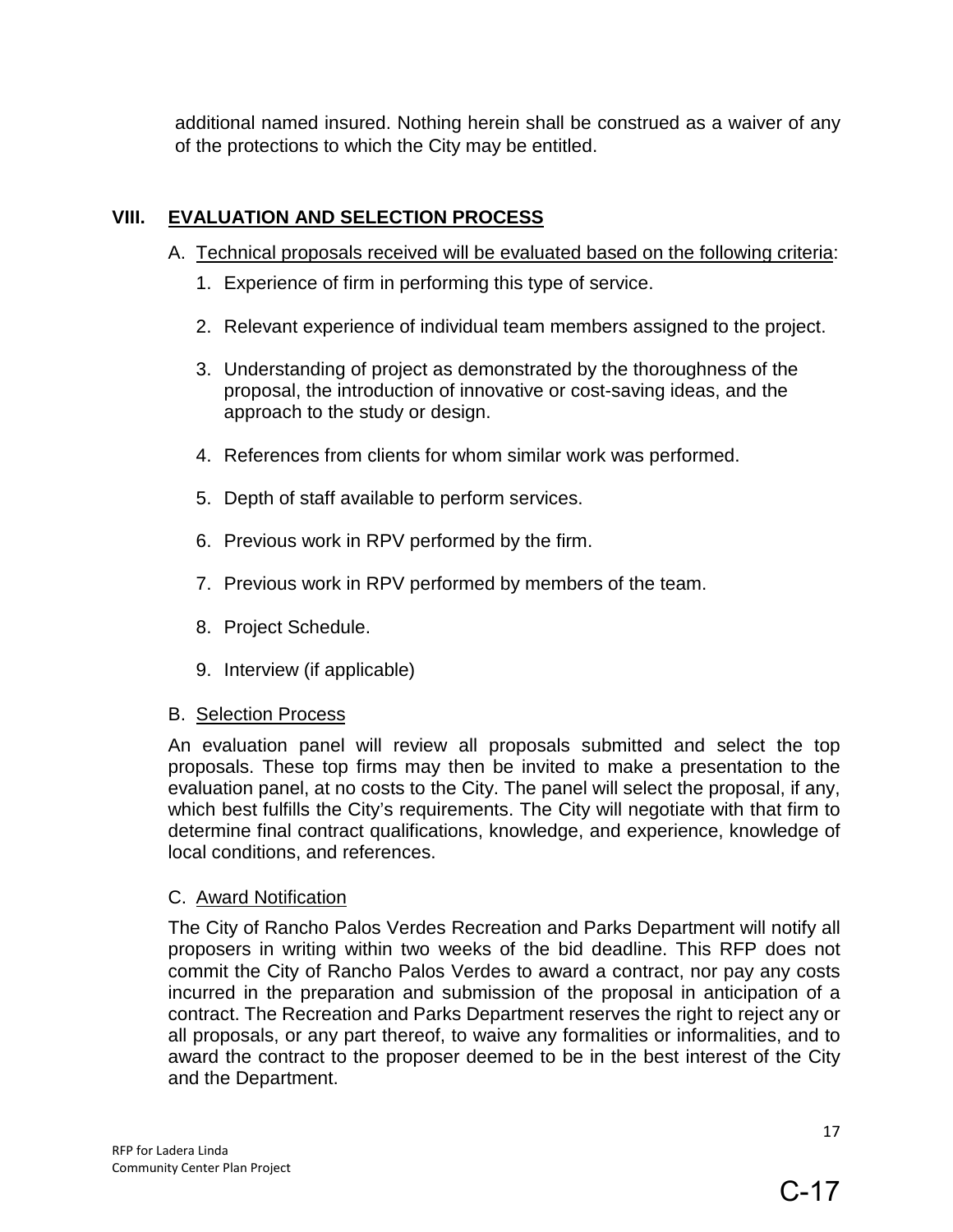#### D. Award of Contract

The selected firm shall be required to enter into a written contract with the City of Rancho Palos Verdes, in a form approved by the City Attorney, to perform the prescribed work. This RFP and the proposal, or any part thereof, may be incorporated into and made a part of the final contract; however, the City reserves the right to further negotiate the terms and conditions of the contract with the selected consultant. The contract will, in any event, include a maximum "fixed cost" to the City of Rancho Palos Verdes.

# E. Conferences during the Proposal Preparation Period

As of the issuance date of this RFP and continuing until the time for submitting proposals has expired, the City will provide relevant information and access to City facilities and documents as necessary for all proposers to familiarize themselves with the requirements set forth in the RFP. Access to City facilities shall be during normal business hours and will require at least twenty-four (24) hours advance notice.

# **IX. PRICE QUOTE: ONLY TO BE COMPLETED UPON SELECTION**

#### **At this time, proposers need not submit a price quote. The following will be the format for the price quote that will be required in Phase Two of the RFP process, but at this time is included for the proposers' information only.**

**Note:** The following table should only be completed by Design Consultant(s) selected in Round One of the RFP process. If an item is not relevant to either Phase 1 or Phase 2, please indicate by marking n/a in the appropriate column.

| <b>Item</b>                                   | <b>PHASE 1</b> | <b>PHASE 2</b> | <b>Comments</b>                                      |  |
|-----------------------------------------------|----------------|----------------|------------------------------------------------------|--|
|                                               | \$ Amount      | \$ Amount      |                                                      |  |
| <b>Field Inventory</b>                        | \$             | \$             | <b>Time and Materials</b><br>not to exceed<br>amount |  |
| Item 1- Civil Design Services                 |                |                | <b>Time and Materials</b>                            |  |
| (a) Project Kick-off meeting                  | \$             | \$             | not to exceed<br>amount                              |  |
| (b) Review Existing Records                   | \$             | \$             |                                                      |  |
| (c) Public Outreach (2) & CC<br>Meetings (3). | \$             | \$             |                                                      |  |